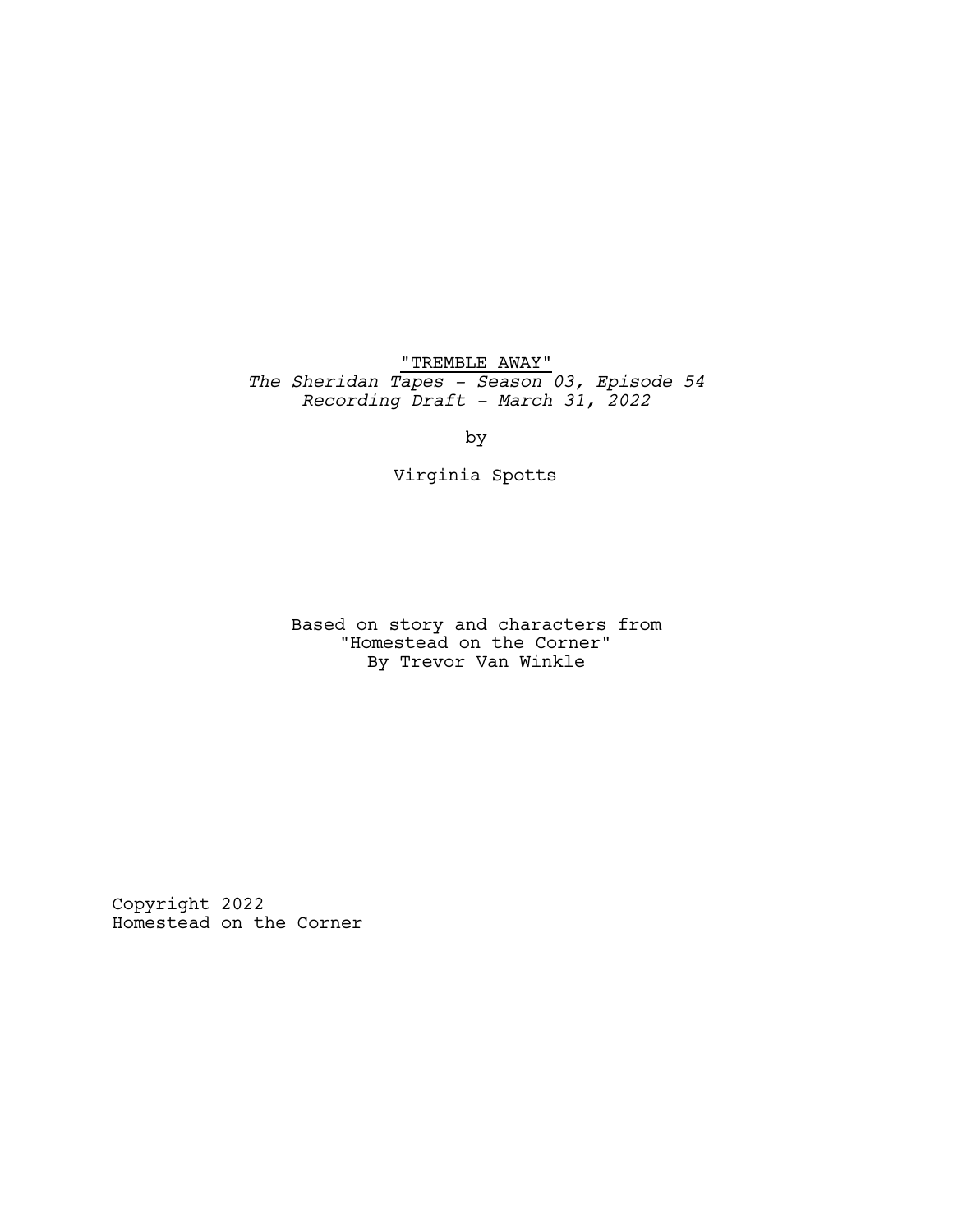1. INT. TEMPLI PROPHETAM COMPOUND - SANCTUARY - 11/25/19 A large, echoey room that is now all-but-silent. Labored breathing cuts through the stillness, with a faint tremble in the air that grows louder the longer it remains. AMANITA (mumbling, dehydrated) When the Word is spoken to you, little children... Remember well these words... Nearby, someone COUGHS and collapses to the floor. HYDE (weak, struggling) That the Prophet will make... (breaking trance) *Amanita...* AMANITA ...a new home once more... AMANITA/HYDE (trance resumes) The Promise... AMANITA Of... new birth... Another person slumps over nearby. HYDE (lucid, small cry of pain) Amanita, we can't -- AH! AMANITA (more forceful) Stand not against the roots of heaven... HYDE (desperate) It's been two days... please, we need to call for help... AMANITA (telling them to get on board) Resist not the union of bliss. HYDE (no longer in trance, frightened) (MORE)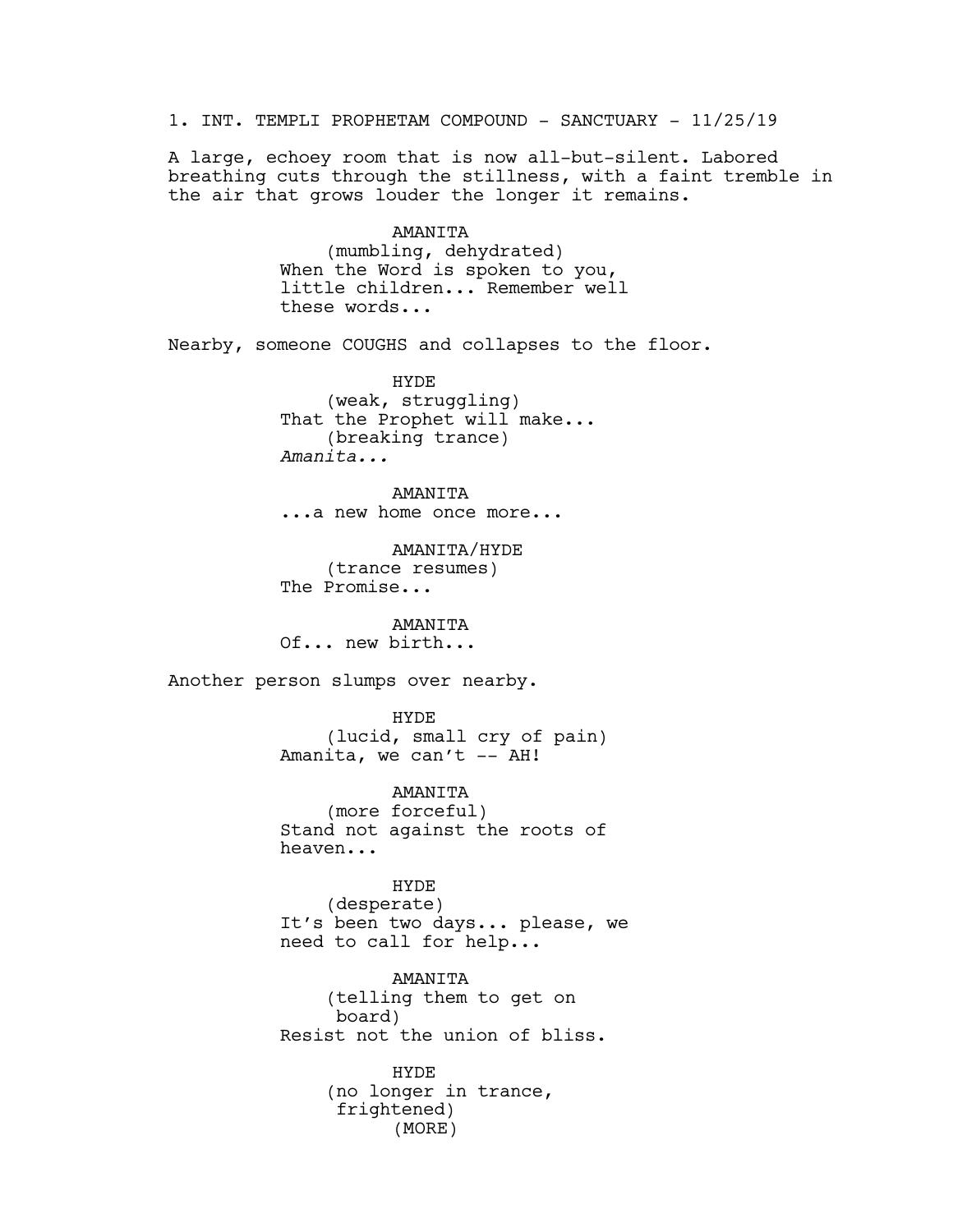...be at One all the same and remember-- HYDE (CONT'D)

## HYDE/AMANITA

--The Name--

HYDE Of Time and Creation's Kiss.

The tremble in the air fades away, as if it was never there.

AMANITA

(rapture) ...it's done.

HYDE (disgusted, beaten down, trying not to break) No  $--$  no no no...

AMANITA (weak, but overjoyed) ...we are new, you and I. We made it, Hyde. Can you feel it? The union of bliss? I *feel* you, Hyde. Do you feel me?

HYDE WHIMPERS, while AMANITA LAUGHS SOFTLY, in love with her prophet.

> AMANITA (CONT'D) (hoarse whisper) Be not afraid. We have withstood. We are worthy.

A heavy fist bashes against the door of the temple.

OCPD OFFICER OCPD! Open the door, now!

HYDE WHIMPERS IN RESPONSE, STARTING TO CRY. AMANITA'S LAUGHTER BECOMES MORE AND MORE MANIC.

CLICK.

2. EXT. ALLEGHENY NATIONAL FOREST - CEDAR TREE - NIGHT -11/13/19

The footsteps below come to a stop.... then, in the crushing silence, one person steps forward.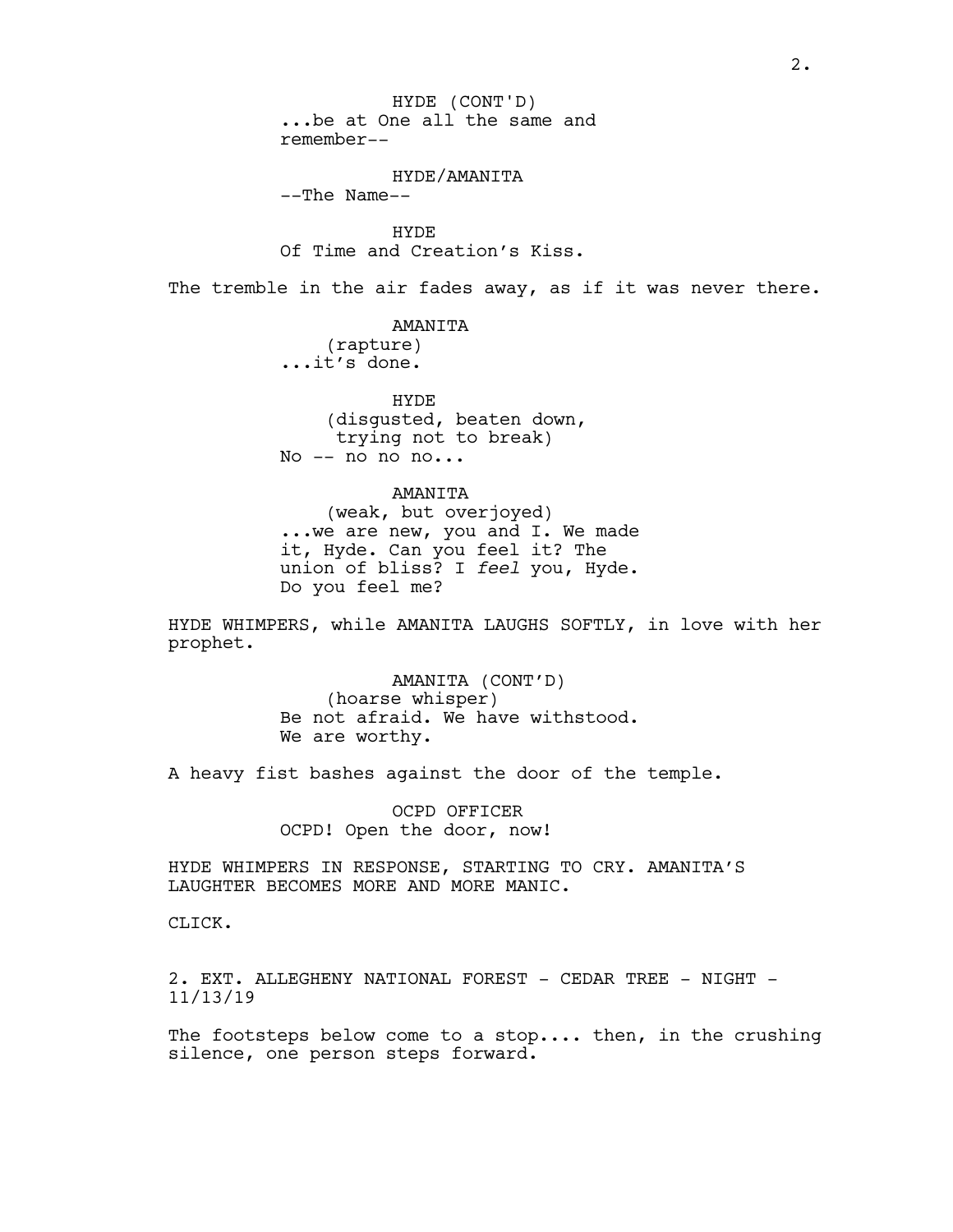AMANITA (relaxed) Well hi y'all. Told ya you should've run. BILL TYLER (slowly, asleep) Forever and ever. Forever and ever. Forever and ever. REN PARK (under breath, terrified) Christ. AMANITA (cheeky) Ooooh hey now -- don't blaspheme. Or do. KATE SHERIDAN (reassuring, hushed) It's going to be okay, Bill -- shh. BILL TYLER (weak, half-conscious) Her... *Her...* KATE SHERIDAN Shhh, shh. AMANITA I've missed you, Bill. Truly I have. MARIA SOL

(fierce, defensive) You leave him alone.

REN PARK (urging caution) Maria...

MARIA SOL Bill didn't ask to be in that fucked up bunker with you. Leave. Him. *Alone*.

AMANITA (DRY LAUGH) Maria, darling -- I couldn't, even if I wanted to. He and I are bound together by cords too strong to break.

(MORE)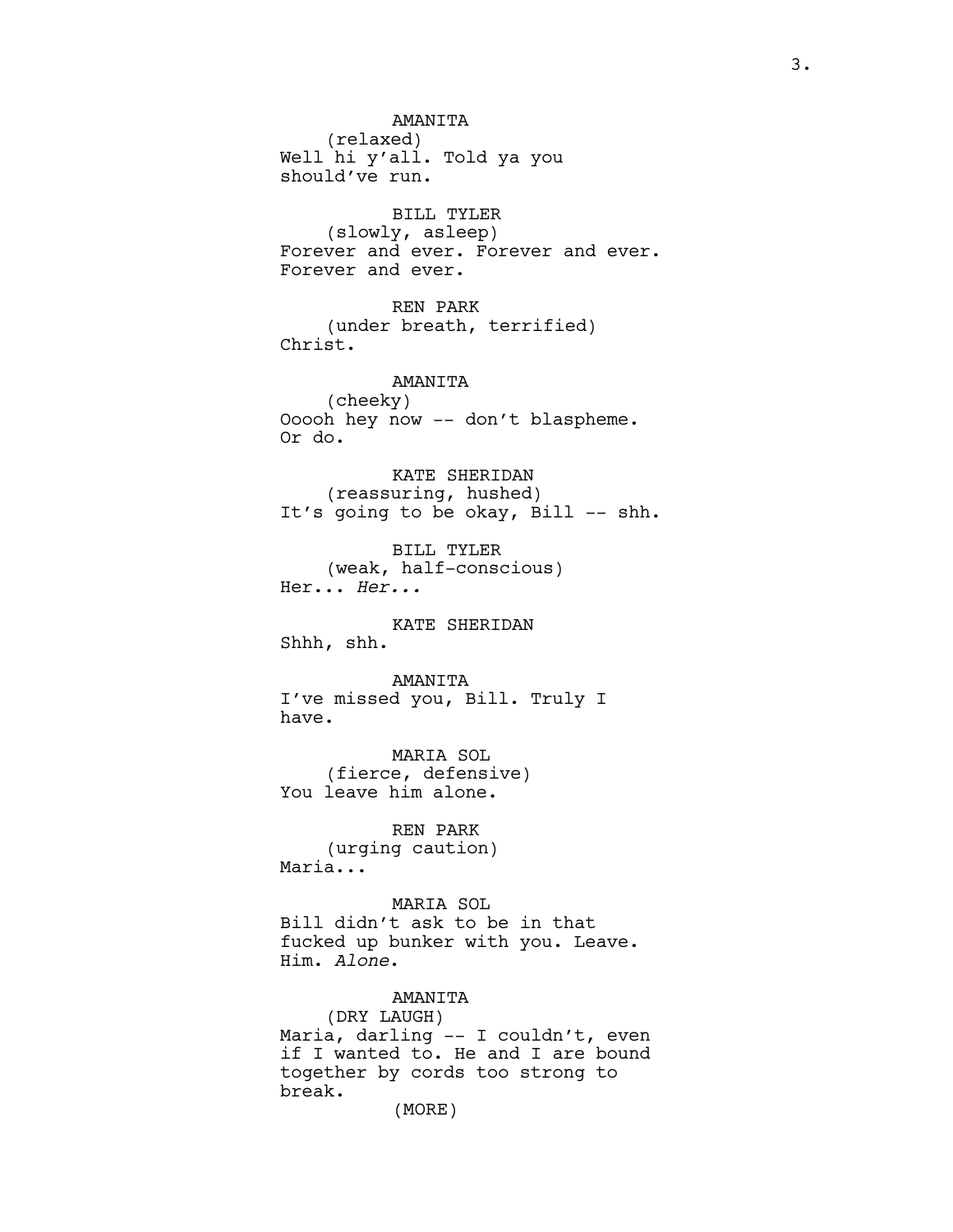The only difference is that I've embraced my pain, and grown beyond it. After all... AMANITA (CONT'D)

(concentrates, and a crown of caps sprouts from her skin)

We are what we will. I didn't ask to be there either. And when Hyde and I were brought to that place -- I will admit, I was afraid. But I did not understand. The true will of the Prophet. The true power that had come to reside in me. (beat)

Funny, isn't it? How *something* has brought us all together. How *something* has give you that... rather handy cedar perch, just out of my reach. It would pain me to disturb your repose -- literally.

SAM BAILEY (direct, aggressive) What do you want with us?

AMANITA (smiling) I want what every living creature desires -- nothing more.

REN PARK (skeptical) I doubt that.

AMANITA (more insistent) I want belonging -- I want legacy. I want to transcend the petty hungers of this too too solid flesh. Soon... soon and very soon.

KATE SHERIDAN (defensive) What does that have to do with any of us? You can have that -- just leave us alone!

AMANITA I could... but I'd like you to - join me. I did say so, earlier.

MARIA SOL (under breath) You've gotta be fucking kidding me.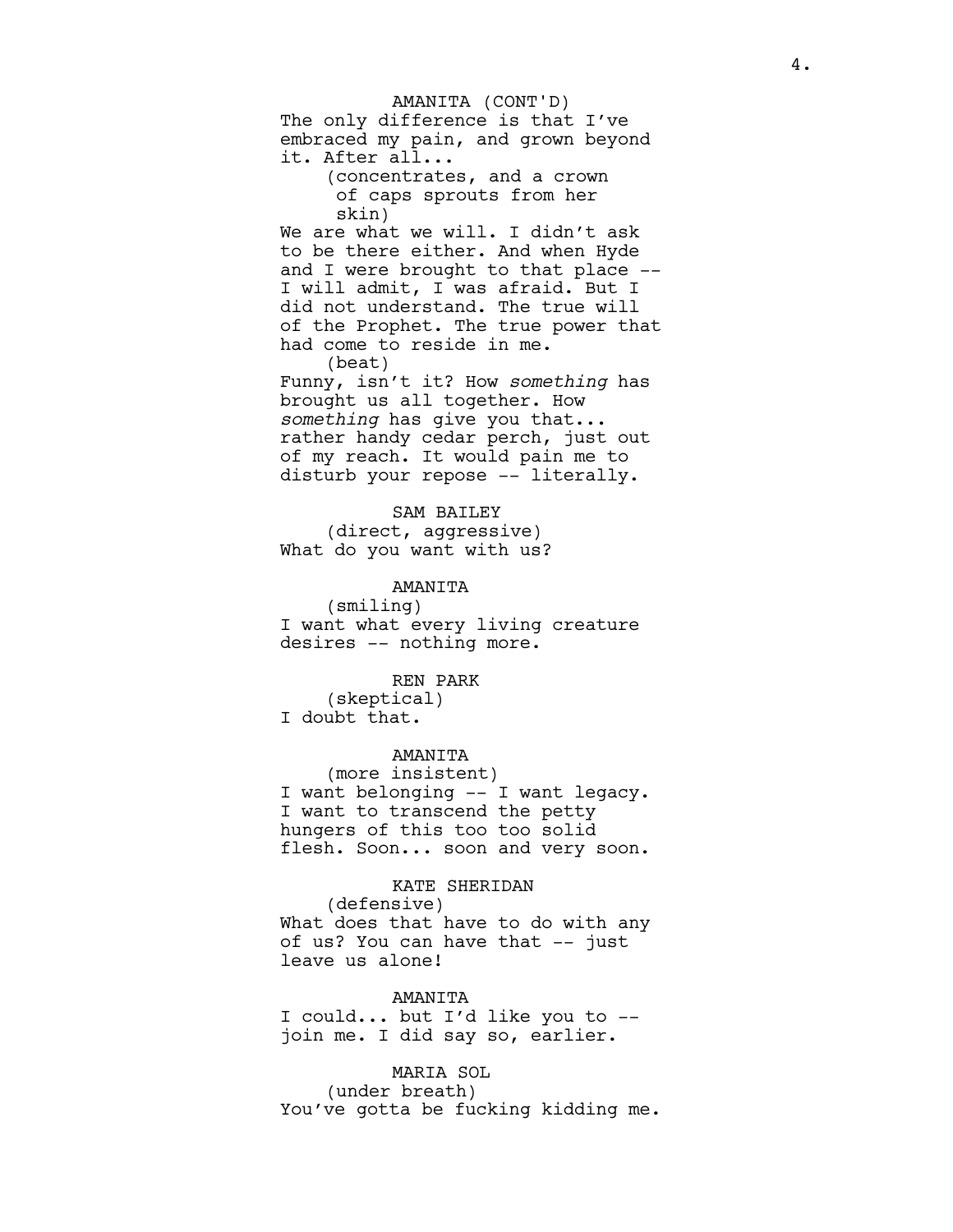**AMANTTA** (hears her) Why wouldn't I want you by my side? All of you. (looks at each of them in turn) Bill Tyler. Loyal, charming, adaptable. A tireless worker. One who longs for the freedom to stop. (beat) Kate Sheridan. Brave, sly, principled. You turned your pain into action, and action into change... just like me. (beat) Maria Sol. Patient, deep-hearted, protective -- a kind and quiet soul, beneath all that grief and pain... just waiting to emerge. (beat) Ren Park. Clever, proactive, optimistic. You're a slippery one to catch, but I've a feeling you're more than worth the chase. (beat) Sam Bailey... (pause, more serious) There is so much I could teach you. (beat) Lawrence, and... Teller, was it? Yes... you'll do. *Join Me.*

Amanita's last words echo unnaturally on the tape, and Lawrence/Teller begin to scramble down the tree, kneeling before her.

> REN PARK Wait -- stop! MARIA SOL

(terrified) Don't!

KATE SHERIDAN (stomach dropping) Oh my god.

SAM BAILEY (drawing on his power) No! Lawrence, Teller, *Come Ba--*

TWO GASPS OF SURPRISE AND PAIN ARE CUT SUDDENLY SHORT as Amanita touches Lawrence and Teller. A horrible sound of organic growth marks the moment their lives end.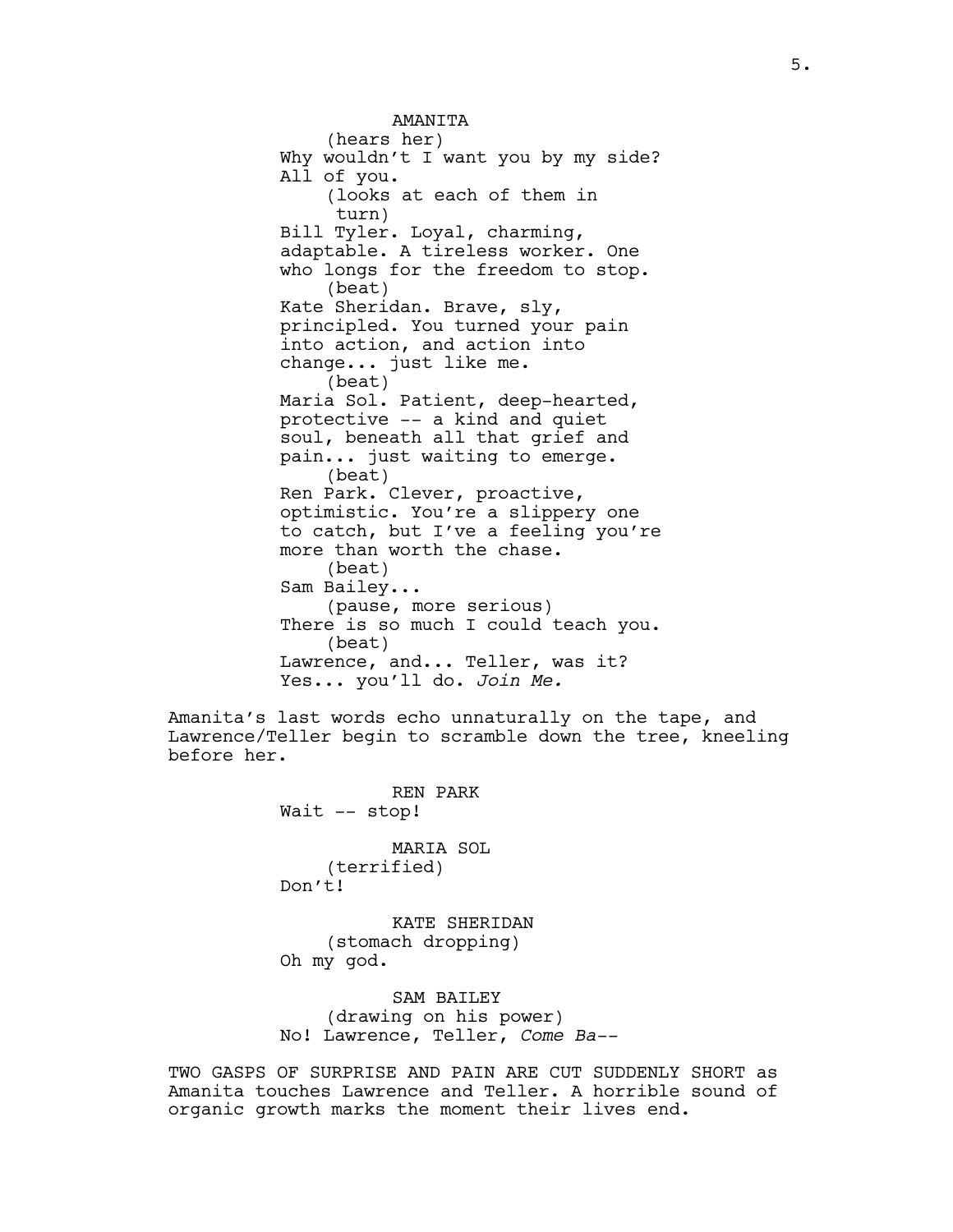AMANITA (proud parent) That's better. Now -- tell me, my children... do you feel pain?

LAWRENCE (raptured, hypnotized) No.

AMANITA And what do you feel?

TELLER (refreshed) ...completion.

AMANITA Good. Now... go and join your family.

The late-ISPHA scientists stand and walk into the crowd, vanishing into the throng a moment later.

> MARIA SOL (whispered, urgent) What the hell are we going to do?

REN PARK (frustrated, terrified) We'll... figure something out.

AMANITA (slight annoyance) I can still hear you, you know.

KATE SHERIDAN (angry) And I can see you, bitch.

BILL TYLER (worried) Kate, don't--

He cuts off, his voice changing -- when he speaks again, Amanita's voice is layered over his.

> BILL TYLER/AMANITA I see far more than you ever could, Kate. Deeper. Further back. You want to know what Bill really thinks of you?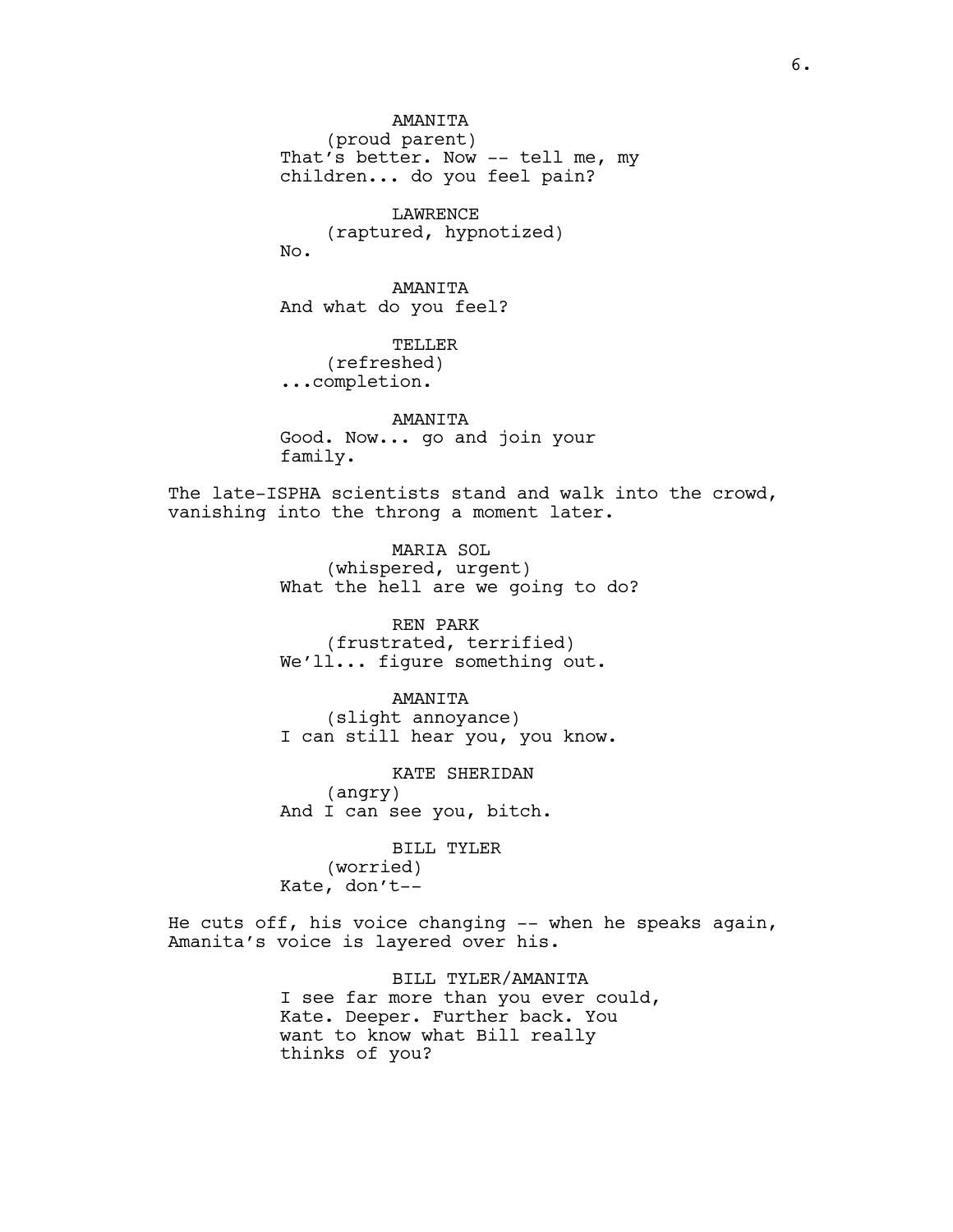KATE SHERIDAN (rising alarm) Sam... do something...

SAM BAILEY That's enough, Amanita -- let him go!

BILL TYLER/AMANITA Tell me. What is it that repulses you so about this unity? The beauty of togetherness?

SAM BAILEY (word of command) Amanita, *Go Away.*

AMANITA GASPS SLIGHTLY, her presence leaving Bill. KATE SHUDDERS, shaking off her disgust and fear.

3. EXT. ALLEGHENY NATIONAL FOREST - CEDAR TREE - CONTINUOUS

Down on ground level, Amanita comes back to herself, smiling ear-to-ear.

> AMANITA (amused, impressed) Oh. *Oh ho ho.* Yes, Sam Bailey... I have so much I could teach you. Power makes its home in you -- I can feel it. The weave of your will against mine.

REN PARK (looking from Sam to Amanita in stunned surprise) What the hell just happened?

AMANITA

(LAUGHS) Doctor Park -- I see that we've impressed you.

REN PARK (hesitant to engage) You've... piqued my scientific curiosity, let's say.

AMANITA

I'm sure. (glances around, nonchalant) (MORE)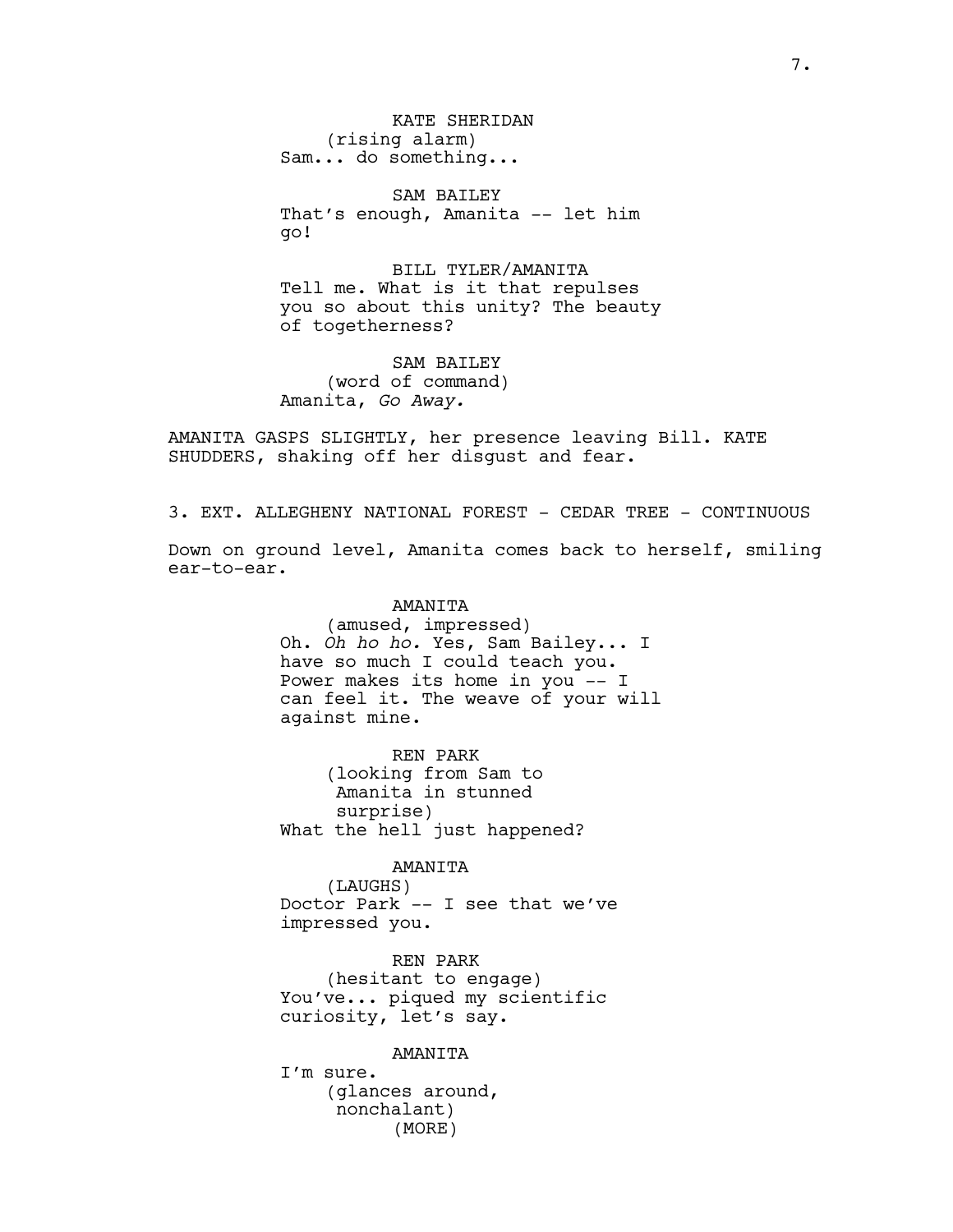Well, it seems our little stalemate will continue for the time being. But the night is long. The air is cold. And I'm rather enjoying the slow-burn. Aren't you? (CHUCKLES, then more serious) Doctor Park... I know you tried to contact Hericium. Many times. AMANITA (CONT'D)

REN PARK (no point in hiding the truth) I did.

AMANITA And why do you suppose he never called you back?

## REN PARK

(can't hide from her) I... assume... because he didn't want to be caught. He was handling dangerous, stolen property, and people died because of that. Including him.

## AMANITA

Wrong.

## REN PARK

(INCREDULOUS SCOFF) Alright. Why don't you tell me, then?

## AMANITA

(slowly, trying to make him understand) If you had understood... if you could truly understand what Templi Prophetam was... but no. Hericium knew your ignorance all too well. He confided his fears to me on many occasions. He had other, closer confidants, but... we shared a special bond.

MARIA SOL (disgusted) Ugh.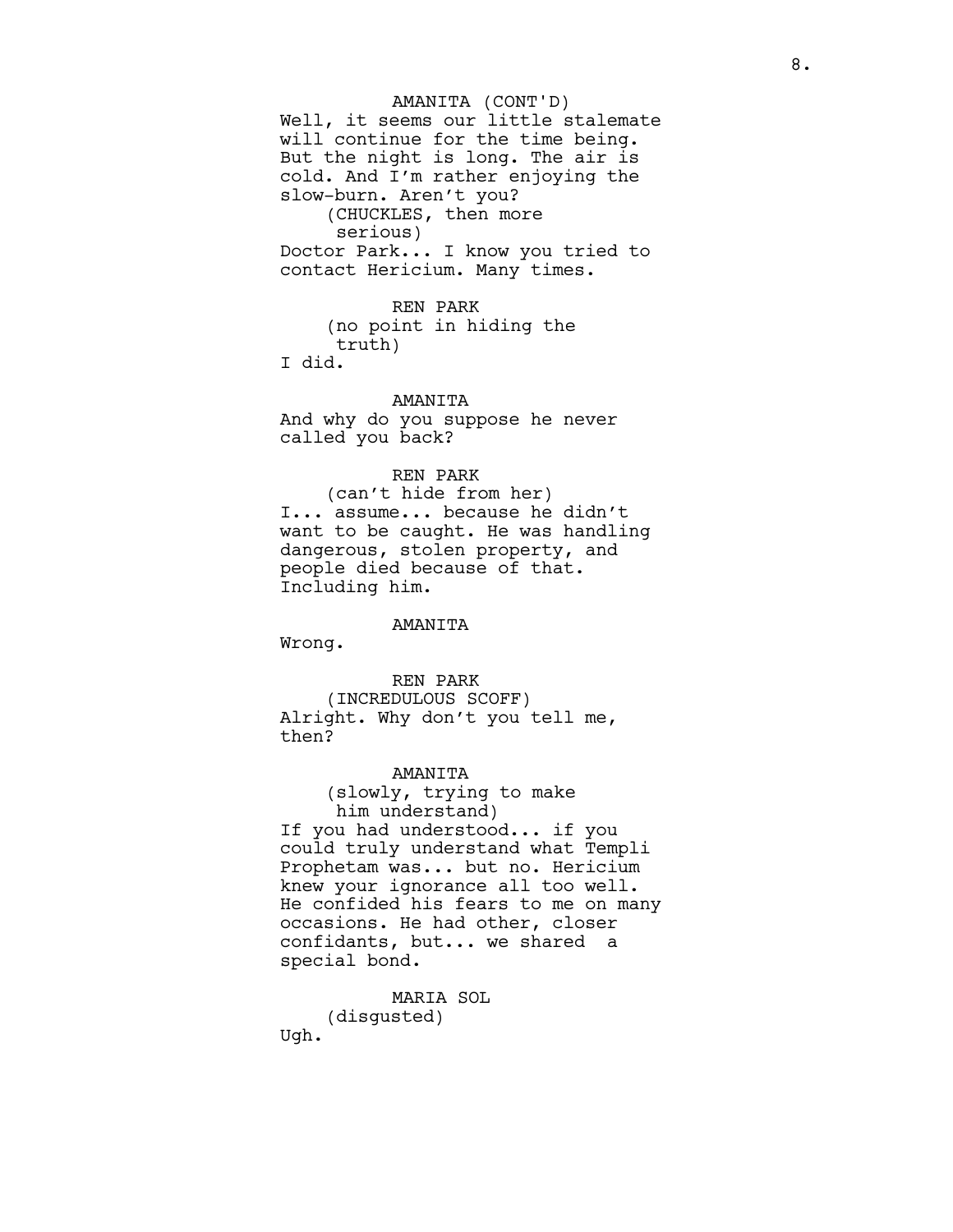## AMANITA

(to Ren)

He was protecting the Prophet from the careless hands of you and your *institute*. He knew the truth of you: that if it couldn't be flayed, or questioned, or dissected, or killed -- then it would be taken from this world and buried in a metal box. Your people have never known what to do with true power. You would have locked away humanity's only salvation to die in silence and darkness, forever! Christ, kept from his incarnation! An abomination too great to withstand!

Behind her, the ORACULITES SHIVER AS ONE.

## AMANITA (CONT'D)

(calming) And so Hericium, in his final wisdom, protected the Prophet. Protected all of us, as he ushered in redemption. Even you Ren. He had mercy, even for you. And I am the fulfillment of that work. I am here to preserve what was too precious to lose... though he never would have guessed the instrument of our transfiguration.

(to Sam)

Have you guessed yet, Sam? Whose hand it was that lifted me to such great heights? Who lifted all of us out of the mire?

(to Ren) You're a smart person, Doctor Park. Haven't you figured it out yet?

SAM BAILEY (confused) What's she talking about?

REN PARK (frustrated, strained) If I knew, I'd tell you.

AMANITA (disappointed) Dear me. The cold must be slowing your mind tonight. (MORE)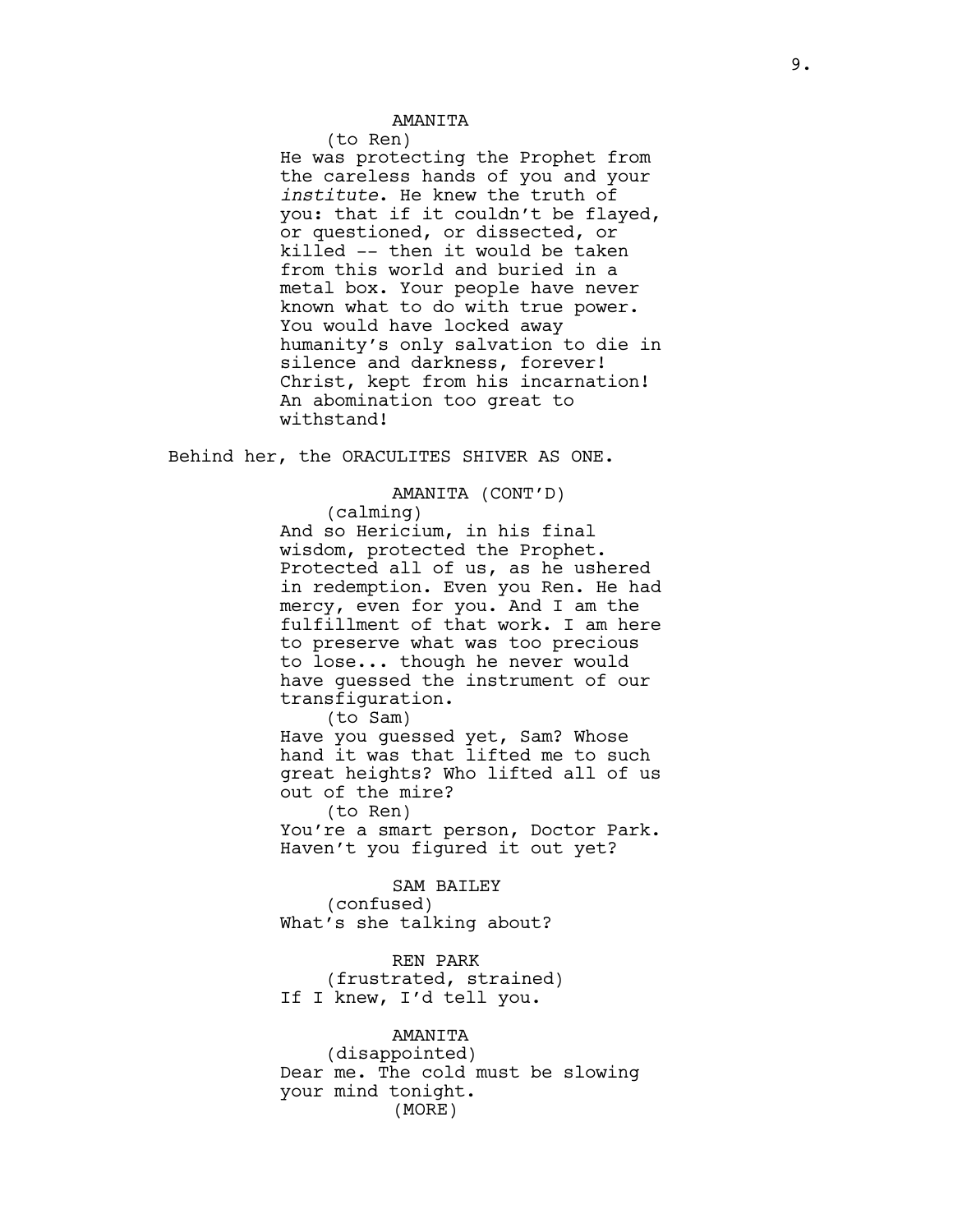### AMANITA (CONT'D)

You know, I *was* able to hear a little of your postulating on my way here. I have ears everywhere I want them... well, within a certain distance. And only where there's earth to grow in. You were so close... would you like a hint?

## REN PARK

(frustrated) I'm certainly not getting any younger.

## AMANITA

(LAUGHS, tickled) You're not at that! Decay still holds court in the temple of your body, as it always has. (beat) Well. I'll give you a clue. You were noting certain... attributes of mycelium. One in particular caught my ear. The one about... having no control center. Remember that one?

#### REN PARK

(annoyed) Obviously.

## AMANITA

Then what do you suppose I am? Why don't I shamble to and fro in silence, like my brothers behind me?

## SAM BAILEY

(irritated) You're really going to make us play 20 questions before/you--?

#### REN PARK

(cuts him off, seeing her point) It's alright, Sam -- I think I see where she's going with this. (beat, to Amanita) So, what -- you're the brain? Did the Oraculites develop one stunning weakness your ancestors never had - one brave step back down the evolutionary ladder?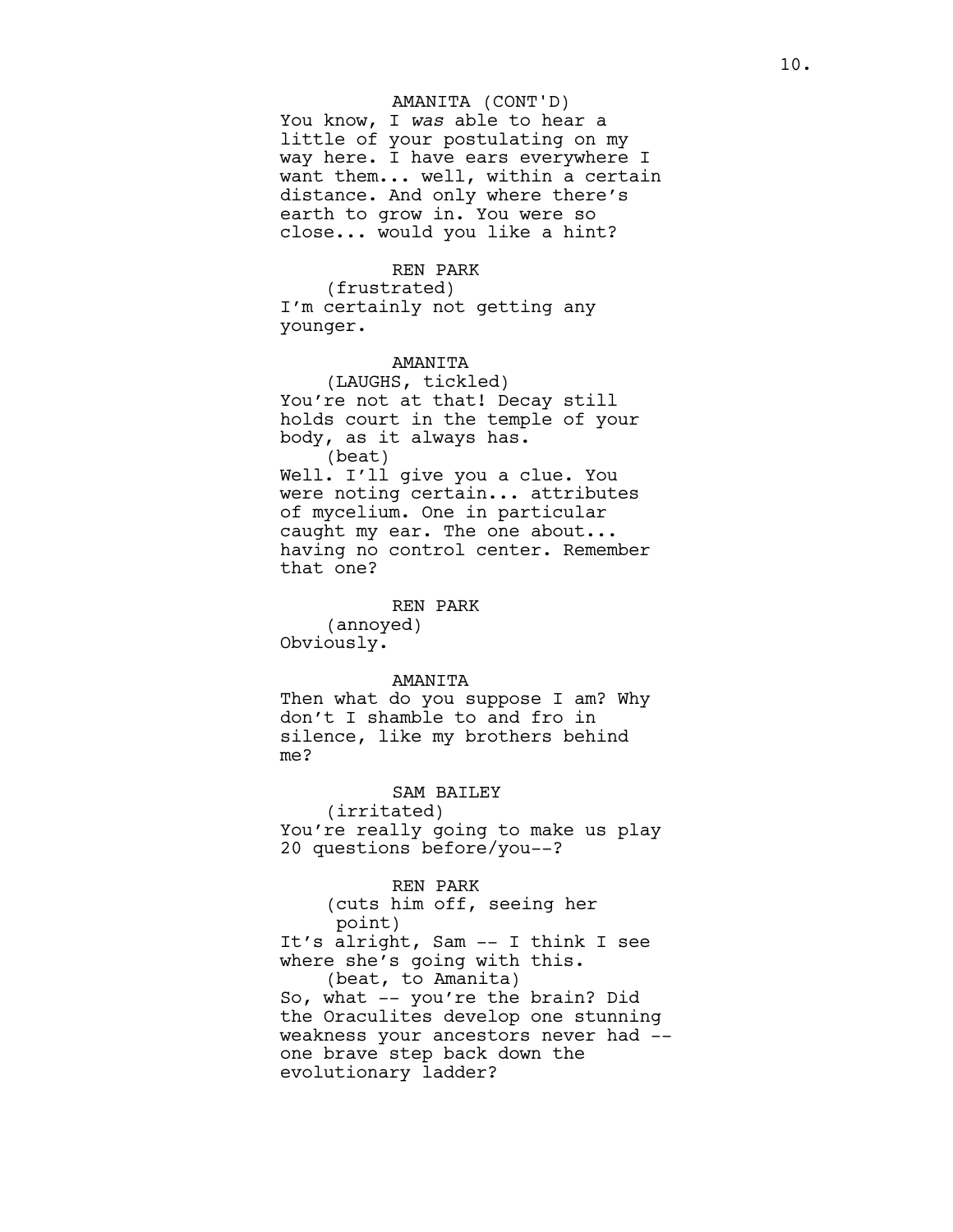AMANITA

(TENSE LAUGH) Not quite. You almost had it -- but it's not a weakness. (beat) You were right about the original nature of the Oraculites. Myself and Hydnellum, wherever they might be. We were the only two strong enough to endure. All the way to the end. Had we the time... well, I'm certain we would have worked together to build a new temple. Bring in new acolytes. Teach them the ways we were taught -- and one by one, changing those we deemed worthy. (beat) But it was a... difficult path. Four ceremonies a week, almost constant upkeep, the need to buy and sell goods to feed our mortal flesh while it clung to our souls... it was too much for many who heard the call. Even among those who stayed, they all fell short at the final threshold - they lacked the strength to endure the Prophet's indwelling. (beat) We lost too many. Even before the ritual, many chose to leave and return to their old lives, ruined though they might be. But we were assured time and again by the urging of the Prophet within our veins, and the wisdom of Hericium's words. Like the mycelium we adored, we did not need a central brain - we shared leadership. When we lost members, we simply kept growing. We re-formed. A true utopia, manifested in each and every soul who joined with us. An equal sharing of power than ensured that no one was ever truly lost, nothing was destroyed -- and yet... (beat) When Hyde vanished into death, I found myself the last... the final disciple of the Prophet. (MORE)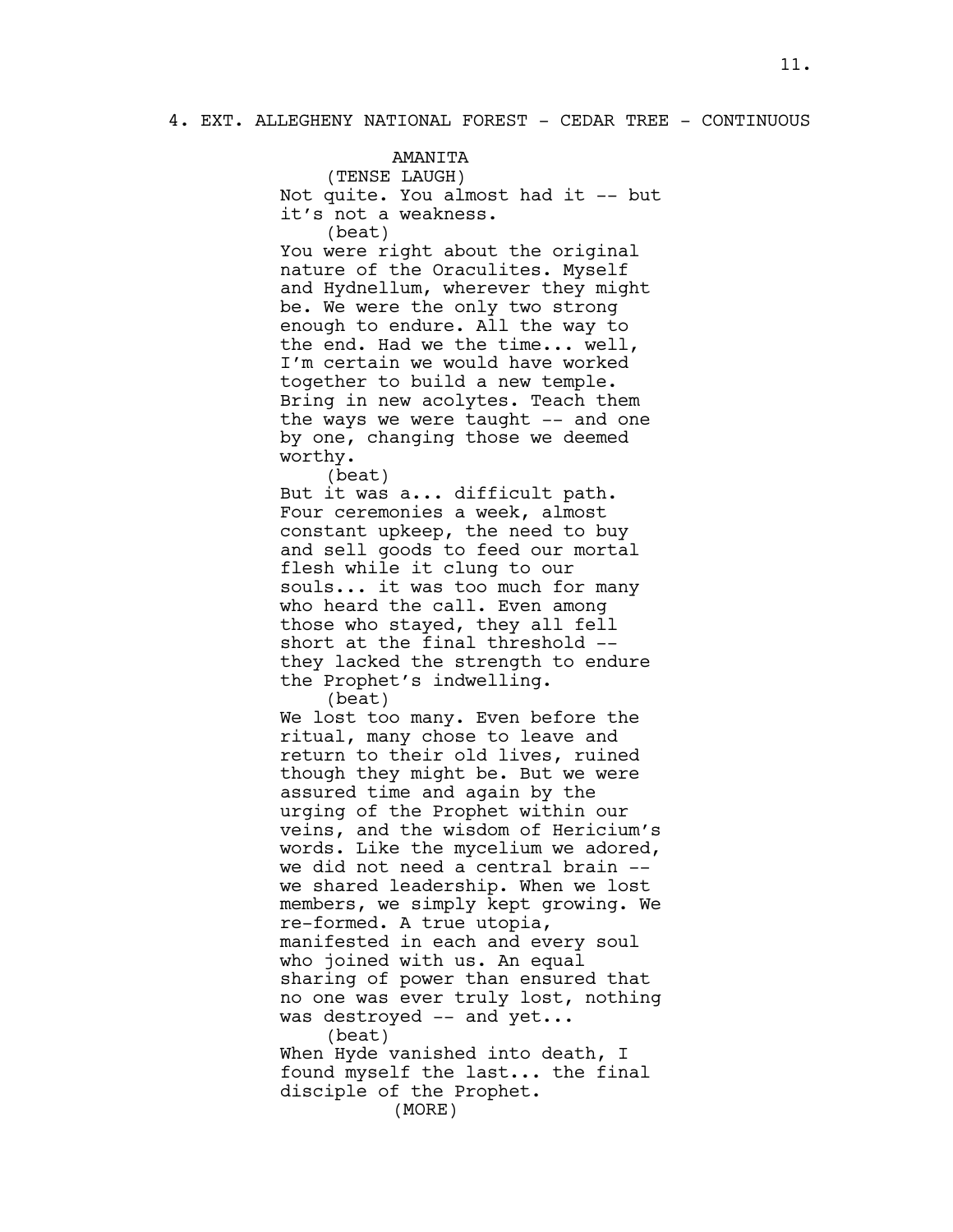I felt Morrison's puppet reach into my mind day by day... but every time, I was ushered into the Prophet's true home instead. It was terrifying. A universe within universes, endlessly evolving. If my understanding was multiplied tenfold when I first beheld the Prophet... this was ten thousand fold. I heard the Prophet singing in my ear, leading me on, telling me how to bring his kingdom fully into being, faster than I ever dreamed possible. The pain of that revelation was greater than I thought possible. But I endured, and the knowledge I now possess made Hericium look like an ignorant babe. He did always tell us that we would do greater things than he, in time. If only he knew... AMANITA (CONT'D)

(beat)

The next step of human evolution shall come by my hand. I have been gifted this burden, and there is no greater honor I could bear than to share the world I know with all humanity. A world without pain. Without death. Without loss or want or need.

(beat)

I walk in the power of the Prophet, as the hand of his will. As his vessel. I lead my Oraculites as the first among many, faster and farther than ever before as my will drives us on. I can *create* them... instantly... through my own indwelling power. No years of faithful service. No endless weeks of ceremony and ritual. They do not even need to believe to change. I have found a new way forward for all of my children. It is difficult, but... it's so much easier, with my family at my back. (beat) And if ever I'm choked out... if ever I'm destroyed, impossible as that seems... all that I am will return to the Prophet and flow out into my children, waiting for rebirth. Like a drop of rain, returning to the sea that bore it.

(MORE)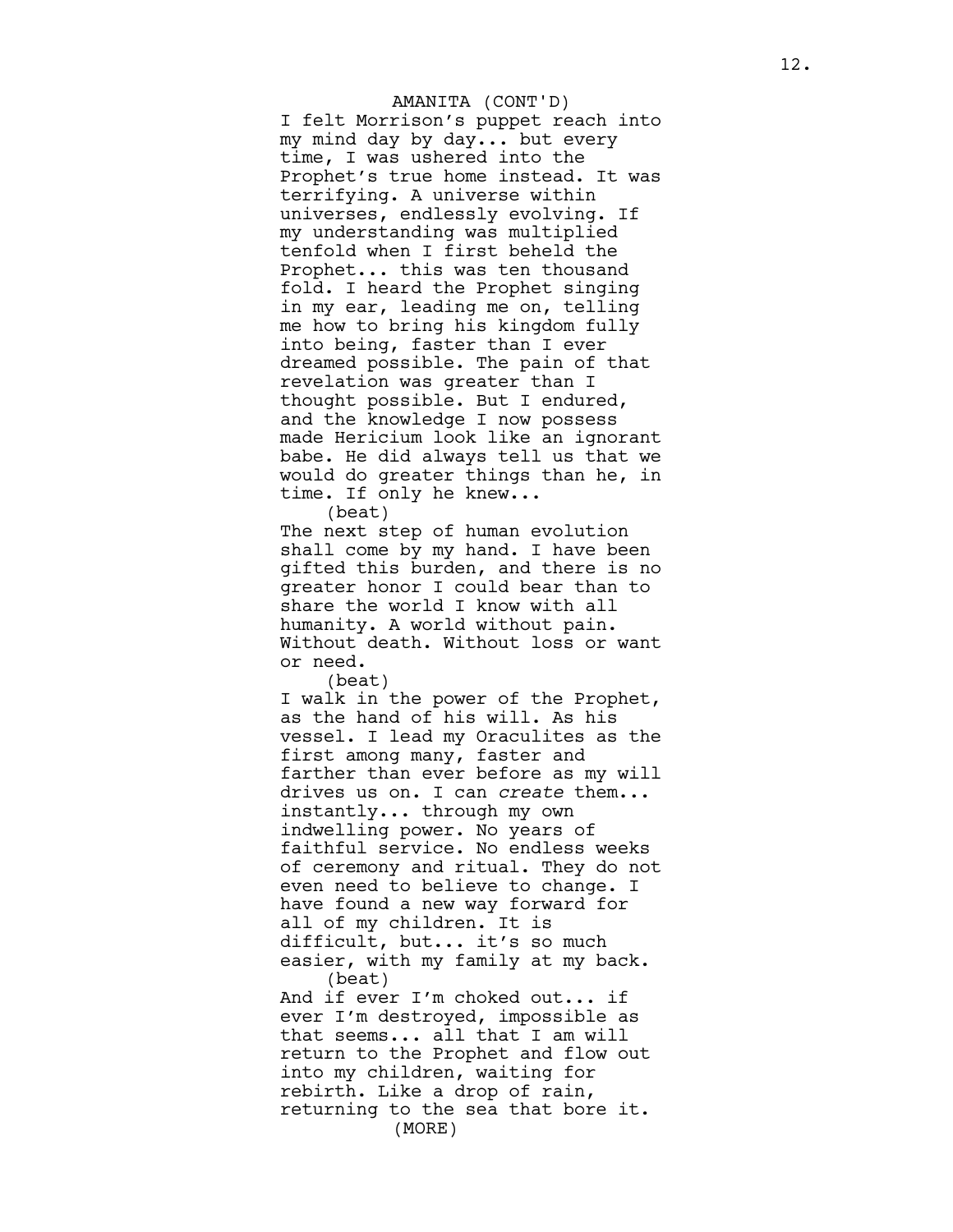We have gained an unimaginable strength, Sam Bailey -- and it's all thanks to one Edgar Morrison and the trial of suffering he gifted me. The Prophet used him... as it uses all men. (LAUGHS) Ignorant as he was. AMANITA (CONT'D)

5. EXT. ALLEGHENY NATIONAL FOREST - CEDAR TREE - CONTINUOUS A stunned silence falls over the forest.

> SAM BAILEY I can't believe this...

### AMANITA

Why shouldn't you? Your story is much the same... do you not realize this?

# SAM BAILEY

(taken aback) What... what do you mean by that? What could you possibly mean?

## AMANITA

Ah, now, don't get upset. This is a good thing... a miraculous thing. Morrison's meddling in your life gave you a gift you can never fully know... fully appreciate. You'll see what I mean, in time.

MARIA SOL (nervous about his reaction)

Sam?

BILL TYLER (coming to his senses) Don't... don't listen to her.

SAM BAILEY (momentarily distracted) Bill, careful...

BILL TYLER She's manipulating you -- she always bends the truth--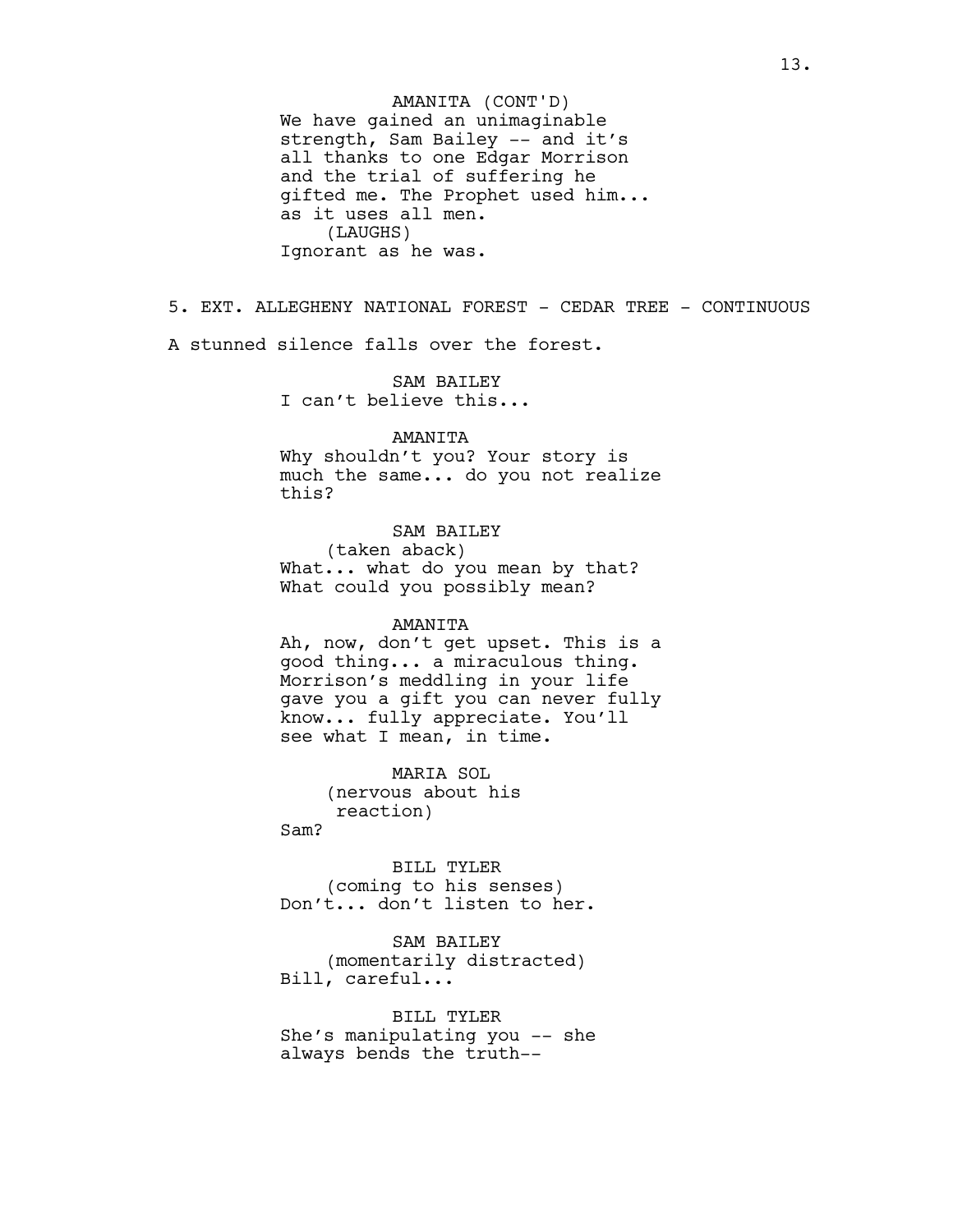BILL TYLER/AMANITA --she's a goddess of the Earth... A destroying angel--

SAM BAILEY (words of command) *You. Will. Stop.*

AMANITA GASPS SLIGHTLY as she's pushed from Bill's mind. BILL COUGHS, recovering slightly.

BILL TYLER

(angry, sarcastic) "She's beauty, she's grace, she's miss *fucking* United States..."

> AMANITA (DEEP BREATH, gathering herself)

Alright. I think I've had enough of explaining myself. You have all that you need to make your decision. You know our calling: to bring about the birth of a new humanity. You know our promise: to see the power of death broken once and for all. And you've see our rituals: the little death that we all partake in day by day. We are restored each twilight, born anew as the sun dies... and you can be too. (beat)

Any takers?

A long moment of silence in the forest -- no one is climbing down that tree.

> AMANITA (CONT'D) (shrugs, kind of knew this would be their answer) Very well. I wonder how long it will take, to break your feeble wills. (beat) *Oraculites. I need you.*

BILL CRIES OUT AS SHE TAKES CONTROL AGAIN.

AMANITA/BILL TYLER (pausing between each line) (MORE)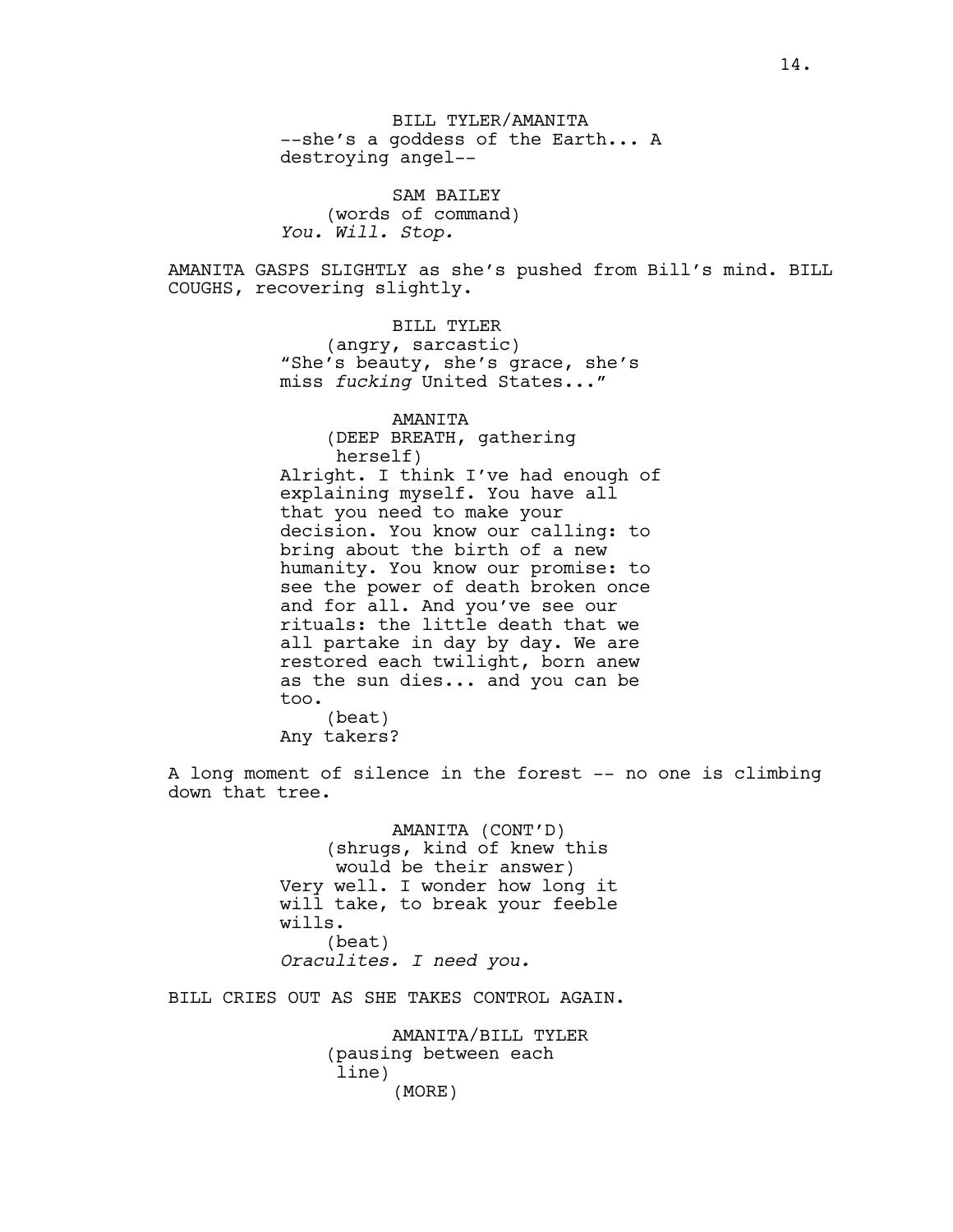Eve, when she saw the fruit good to eat and Adam, standing nearby... AMANITA/BILL TYLER (CONT'D)

SAM BAILEY

*You... sto--*

SAM CUTS OFF, COUGHING AND CHOKING.

SAM BAILEY (CONT'D) (confused) Why did -- why didn't that work?

AMANITA/BILL TYLER Could not bear the sting of separateness more Unity, lest they die...

KATE SHERIDAN (dread, fear) No, no...

CLICK.

6. EXT. ALLEGHENY NATIONAL FOREST - CEDAR TREE - LATER

A few hours later, Sam restarts the recorder.

SAM BAILEY (directly into recorder, urgent) Sam Bailey, sometime in the early morning hours of Wednesday, November 13th. Still up in this cedar tree, and this--

AMANITA/BILL TYLER Tie, bind, joining yet still Adam and Eve in their mirth...

## SAM BAILEY

...has been going on for over an hour. We're all freezing. Kate's doing her best to keep Bill warm, in spite of whatever state Amanita's trapped him in.

AMANITA/BILL TYLER Knew the mind of God, the Father of God The Prophet of the Earth.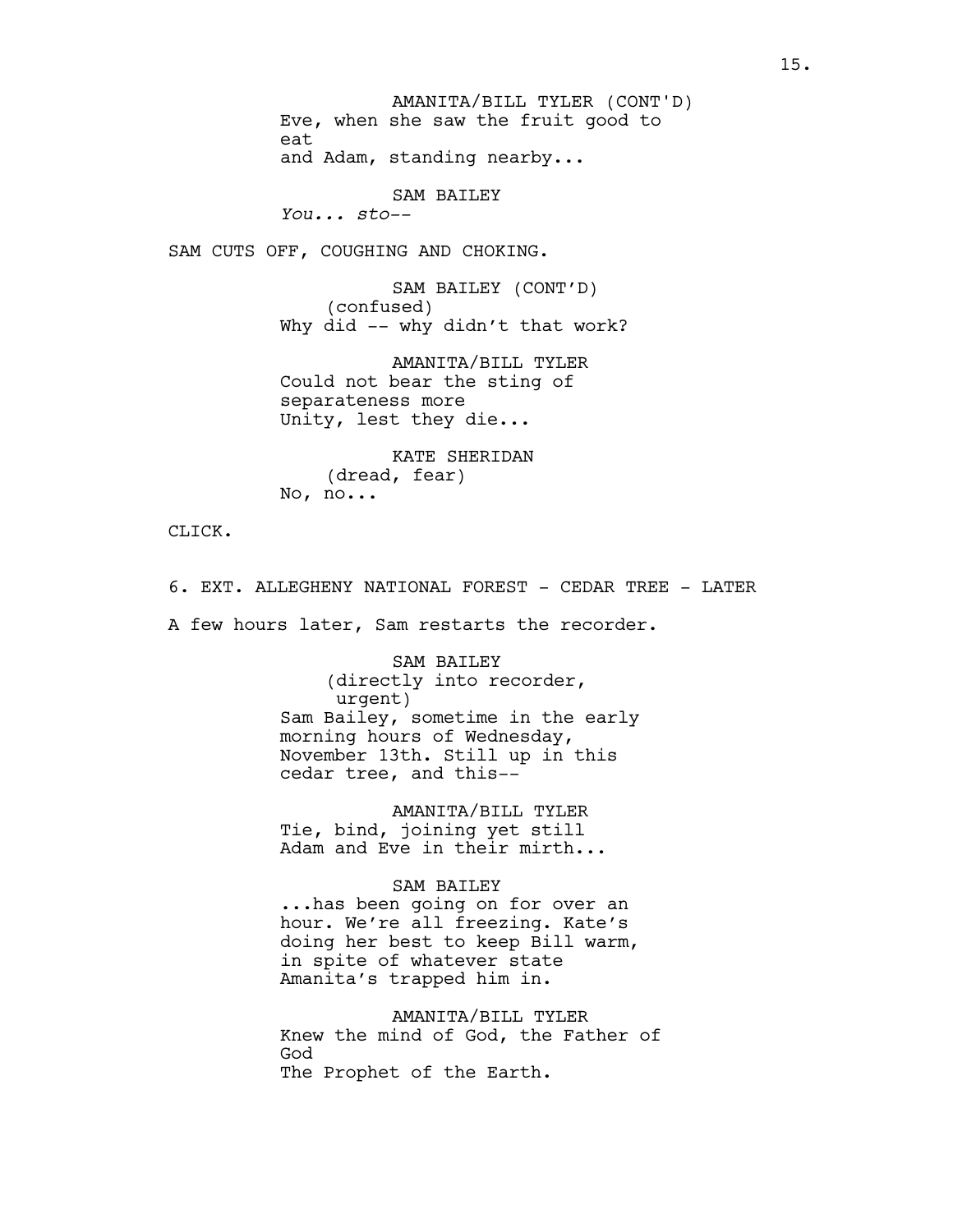SAM BAILEY (quieter, exhausted) They're trying to break us.

CLICK.

7. EXT. ALLEGHENY NATIONAL FOREST - CEDAR TREE - LATER Sam starts the recorder again.

> SAM BAILEY (worried) Shouldn't the sun be coming up by now?

AMANITA/BILL TYLER When the Word is spoken to you, little children Remember well these words...

MARIA SOL (flat) I want to go home.

REN PARK (regretful) I'm so sorry, Maria.

KATE SHERIDAN (afraid) Andrew... Peter...

AMANITA/BILL TYLER That the Prophet will make a new home once more--

CLICK.

8. EXT. ALLEGHENY NATIONAL FOREST - CEDAR TREE - LATER

At the foot of the tree, AMANITA BREATHES HEAVILY in the frozen air, fists clenched in rage.

> AMANITA That damned tree... that out of place... abomination!

REN PARK (exhausted, firing back) You know, that word loses a lot of meaning when you use it more than once.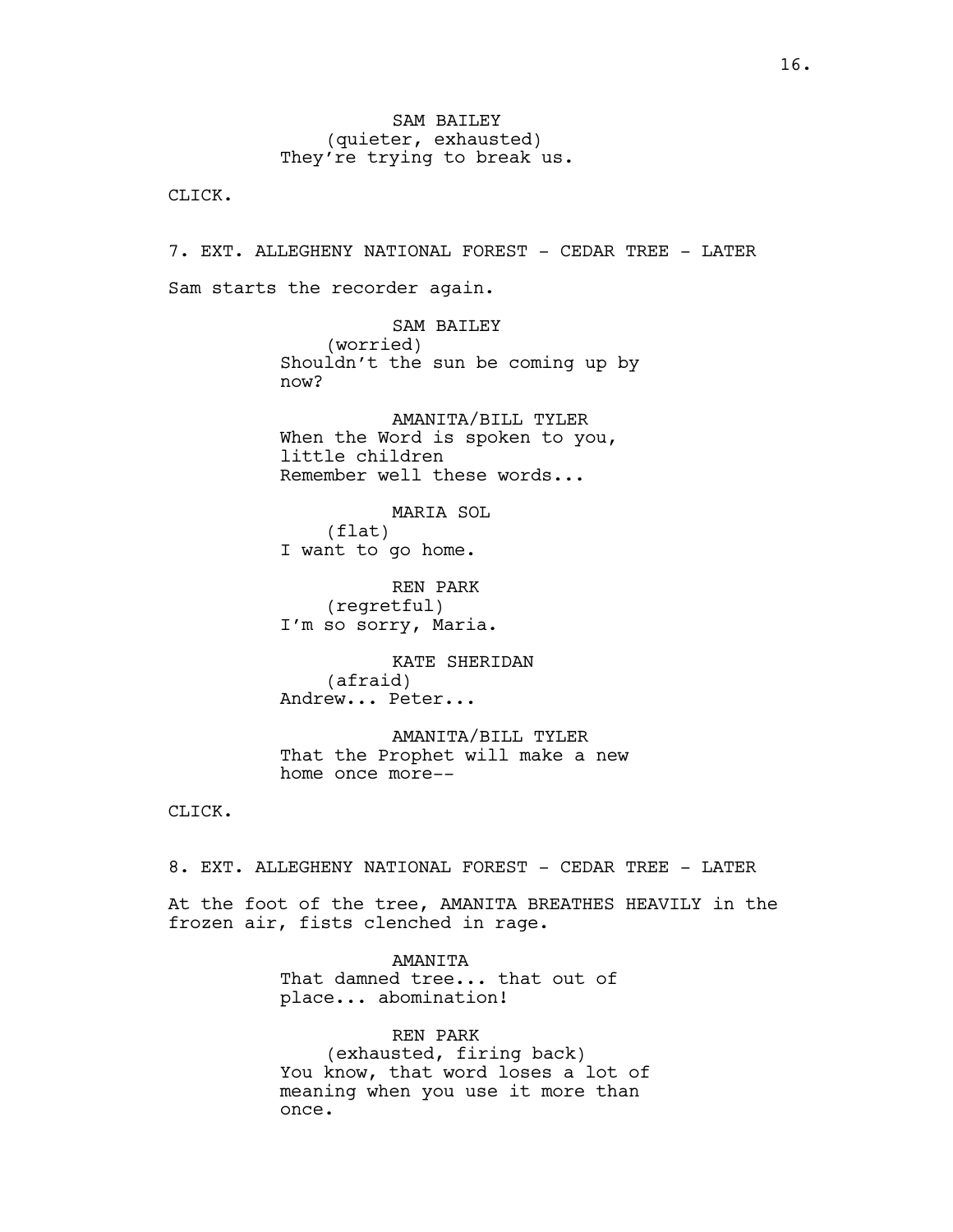## AMANITA

(exasperated) This... *Fucking Tree!* You shouldn't be able to resist! It shouldn't be possible for you to endure this!

## SAM BAILEY

(exhausted, but firm) We're not... going... anywhere, Amanita. The sun's coming up.

Amanita stops, then takes a step back, regaining some of her composure.

#### AMANITA

(begrudging acceptance) I can only assume this means the prophet has other plans for you. I have to accept that.

### SAM BAILEY

(confused) What?

## **AMANTTA**

(genuinely regretful) He has... condemned you. You will not be counted amongst our numbers when the final judgement comes. (beat, then TIRED GIGGLE) Doctor... one other thing you said - - amused me. That bit about our only weakness: " a disruption to the passage of time itself." (beat) That's the heart of the matter, isn't it? We can't be stopped. We'll always grow back, find food... endure. Our only weakness is the one impossible thing. Hm.

She thinks on this a moment, then turns, beginning to walk away.

> REN PARK (under his breath) Are you serious?

> SAM BAILEY (hushed, confused) Is that all?

Amanita pauses, glancing over her shoulder.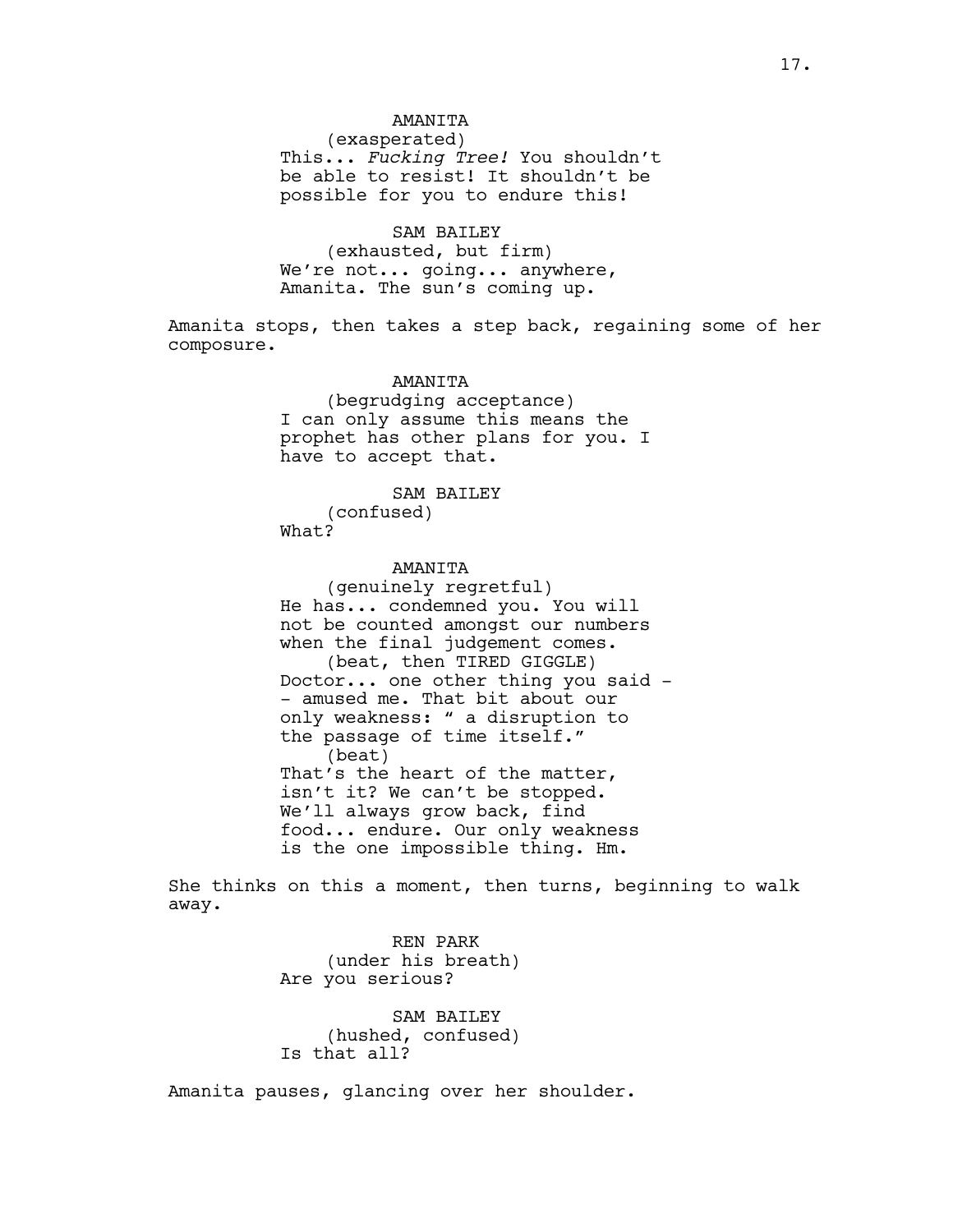AMANITA It's like you said, Sam -- sun's coming up. I'm about ready for a nap, and I prefer the dark... like all my children. (beat) Rest easy, y'all. I will not attempt to harm you again. You may not believe me, but I revere the Prophet. I obey him. I will respect the boundaries that are put in my way... (beat) ...few as they are.

She turns and begins to walk away, then calls over her shoulder.

> AMANITA (CONT'D) (amused) I'll find you when the time is right, Sam Bailey.

Stunned, the group watches her leave as the horizon begins to grow brighter, illuminating a forest that is empty and quiet once more.

CLICK.

9. INT. ISPHA TRANSPORT - MORNING - LATER

The group is just settling into one of the ISPHA vans, SHIVERING as the heater is switched on.

> REN PARK (calling back) Everyone got their seatbelts on?

KATE SHERIDAN (logistical mind) How are they going to get the rest of the vans back from here?

REN PARK (rattled) Not my problem. The only thing I'm worried about right now is staying awake long enough to reach the airport and get the hell out of here.

He turns up the radio, puts the van in gear, and begins driving away down the narrow asphalt road.